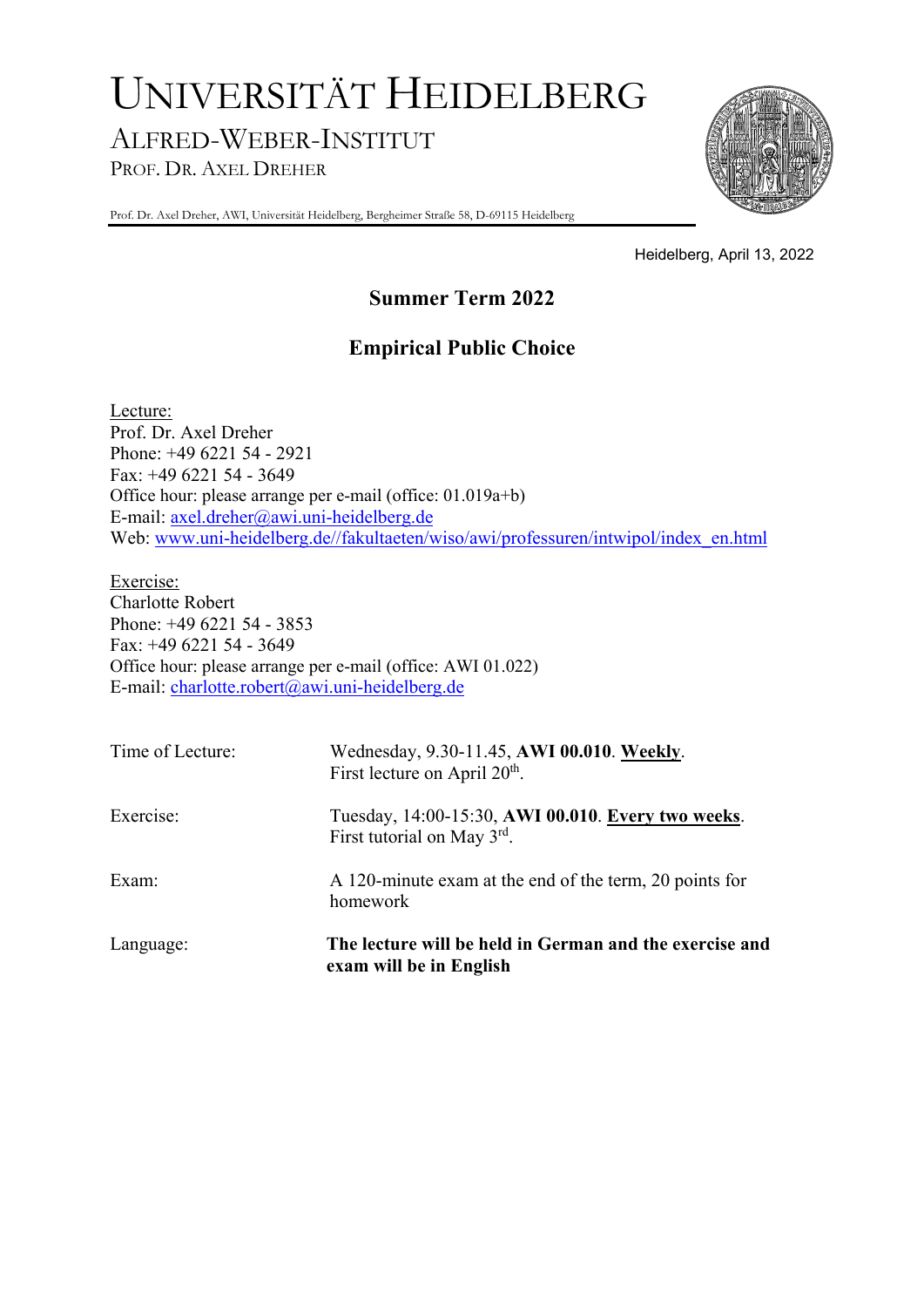### **I. Content**

The approach of New Political Economy is helpful for a better understanding of economic and financial policy. The lecture will focus on the scientific discussion of theoretical reflections and the results of empirical research, as well as on the possibilities and limits of Political Economy.

### **II. Literature**

The standard textbook "Public Choice III" by Dennis Mueller covers most subjects:

\* Mueller, Dennis C., 2003, *Public Choice III*, Cambridge, New York and Melbourne: Cambridge University Press.

#### **III. Schedule**

## **Part 1 Politics from the Perspective of Political Economy**  1. Introduction: Public Finance and Public Choice Frey (1982), Külp (1982), Mueller (2003): Chap. 1 2. Models of Government Behavior Dreher et al. (2009a), Mueller (2003): Chap. 11-12, Pommerehne (1978) 3. Electoral Popularity and Political Business Cycles Alt and Lassen (2006), Brenden and Drazen (2008), Jordahl (2006), Mueller (2003): Chap. 19, Reynolds (2014) **Part 2 Essential Political Institutions**  4. Economic Theory of Representative Democracy Mueller (2003): Pages 264-278, Persson and Tabellini (2004), Persson, Tabellini and Trebbi (2003) 5. Economic Theory of Direct Democracy Benz and Stutzer (2004), Frey and Stutzer (2000, 2006), Matsusaka (2005) 6. Economic Theory of Federalism Frey and Eichenberger (2001), Mueller (2003): Chap. 9-10, Oates (2005) **Part 3 Important Players in Political Processes**  7. Lobbies and Interest Groups Luechinger and Moser (2014), Mueller (2003): Chapters 15, 20 8. Bureaucracy Mueller (2003): Chap. 16 **Part 4 Selected Aspects of Political Economy**  9. Development Aid Dreher, Eichenauer, Gehring (2018), Dreher et al. (2019a), Kuziemko and Werker (2006) 10. International Organizations Dreher et al. (2009b, c, 2013), Schneider (2013) 11. Corruption

Dreher and Gassebner (2013), Dreher and Rudolph (2011), Rose-Ackerman (2004)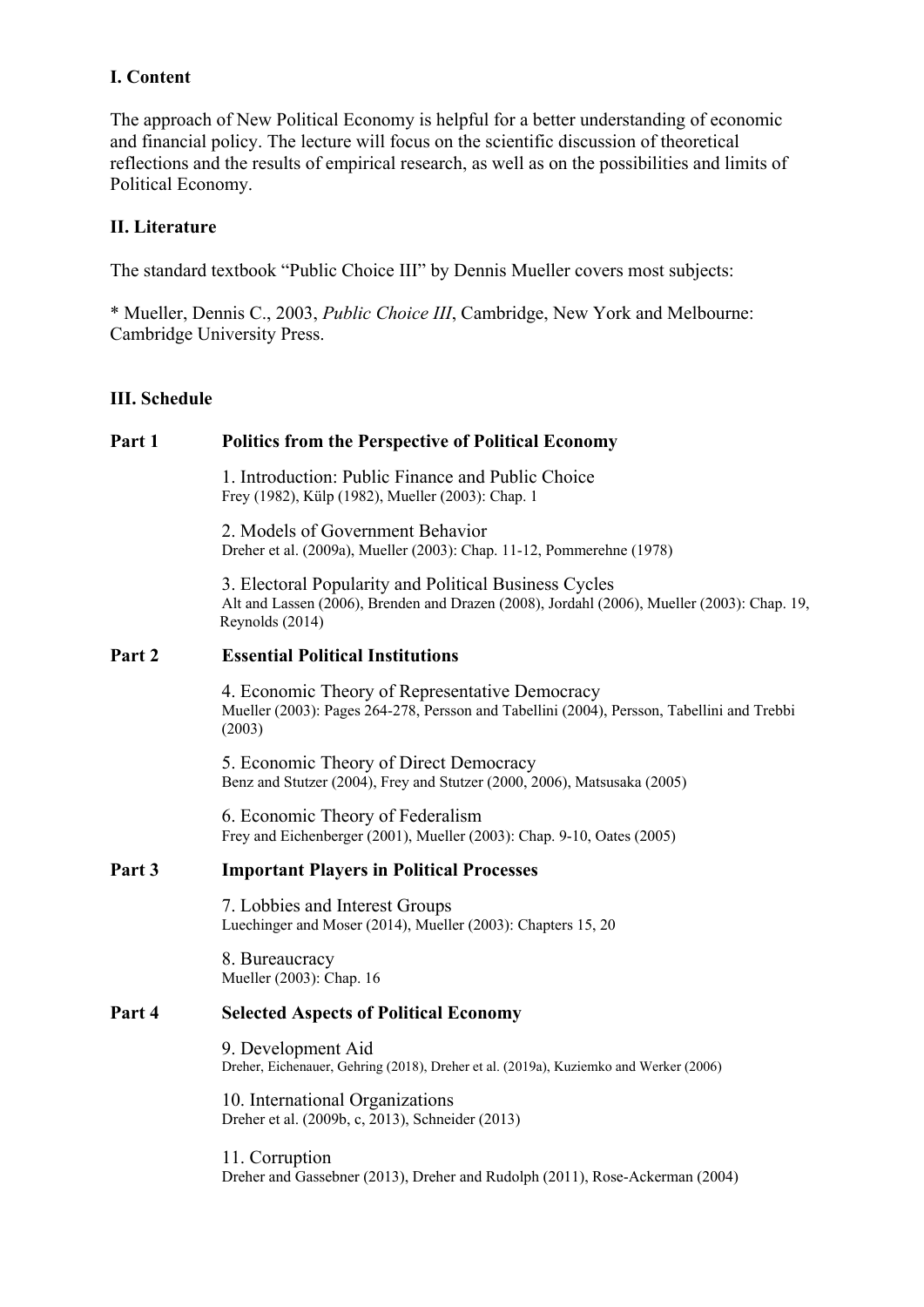#### **IV. Literature**

Electronic files of most literature can be downloaded from Moodle. Additional literature will be indicated in the lectures.

- Acemoglu, Daron, 2005, Constitutions, Politics, and Economics: A Review Essay on Persson and Tabellini's the Economic Effects of Constitutions, *Journal of Economic Literature* 43, 4: 1025-1048.
- Acemoglu, Daron, Johnson, Simon and James Robinson, 2001, The Colonial Origins of Comparative Development: An Empirical Investigation, *American Economic Review* 91, 5: 1369-1401.
- Alesina, Alberto and David Dollar, 2000, Who Gives Foreign Aid to Whom and Why? *Journal of Economic Growth* 5, 1: 33-63.
- \*Alt, James E. and David Dreyer Lassen, 2006, Transparency, Political Polarization, and Political Budget Cycles in OECD Countries, *American Journal of Political Science* 50, 3: 530-550.
- Andersen, Thomas B., Hansen, Henrik and Thomas Markussen, 2006, US politics and World Bank IDA-lending, *Journal of Development Studies* 42, 5: 772-794.
- Avis, Eric, Claudio Ferraz, Frederico Finan, and Carlos Varjão, 2017, Money and Politics: The Effects of Campaign Spending Limits on Political Competition and Incumbency Advantage, No. w23508. National Bureau of Economic Research.
- Barro, Robert J. and Jong-Wha Lee, 2005, IMF Programs: Who Is Chosen and What are the Effects? *Journal of Monetary Economics* 52:1245-1269.
- Baretti, Christian et al., 2000, Der deutsche Foderalismus auf dem Prüfstand: Vorschläge zu einer effizienteren Gestaltung. In: *ifo-Schnelldienst*, Jg. 53 (28/29), 26ff.
- Becker, Gary S., 1976, *The Economic Approach to Human Behavior*, Chicago: Chicago University Press.
- \*Benz, Matthias and Alois Stutzer, 2004, Are voters better informed when they have a larger say in politics? Evidence for the European Union and Switzerland, *Public Choice* 119, 1-2: 31-59.
- Berggren, Niclas, Jordahl, Henrik and Panu Poutvaara, 2010, The Looks of a Winner: Beauty, Gender, and Electoral Success, *Journal of Public Economics* 94, 1-2: 8-15.
- Besley, Timothy, 2006, *Principled Agents? The Political Economy of Good Government*, Oxford: Oxford University Press: Kapitel 1.
- Besley, Timothy and Marta Reynal-Querol, 2011, Do Democracies Select More Educated Leaders? *American Political Science Review* 105, 3: 552-566.
- Besley, Timothy and Anne Case, 1995, Incumbent Behavior: Vote-Seeking, Tax-Setting, and Yardstick Competition, *American Economic Review* 85, 1: 25-45.
- Best, Heinrich and Maurizio Cotta, 2000, *Parliamentary representatives in Europe 1848- 2000, Legislative recruitment and careers in eleven European countries*, London: Oxford University Press.  $\rightarrow$  In der Campusbibliothek Bergheim ausleihbar
- Bertrand, Marianne, Matilde Bombardini, Raymond Fisman, and Francesco Trebbi, 2018, Tax-Exempt Lobbying: Corporate Philanthropy as a Tool for Political Influence. No. w24451. National Bureau of Economic Research.
- Bland, Elizabeth and Christopher Kilby, 2012, Informal influence in the Inter-American Development Bank, Villanova School of Business Department of Economics and Statistics Working Paper Series 22, Villanova School of Business Department of Economics and Statistics.
- Blankart, Charles B., 2000, The Process of Government Centralization A Constitutional View, *Constitutional Political Economy* 11: 27-39.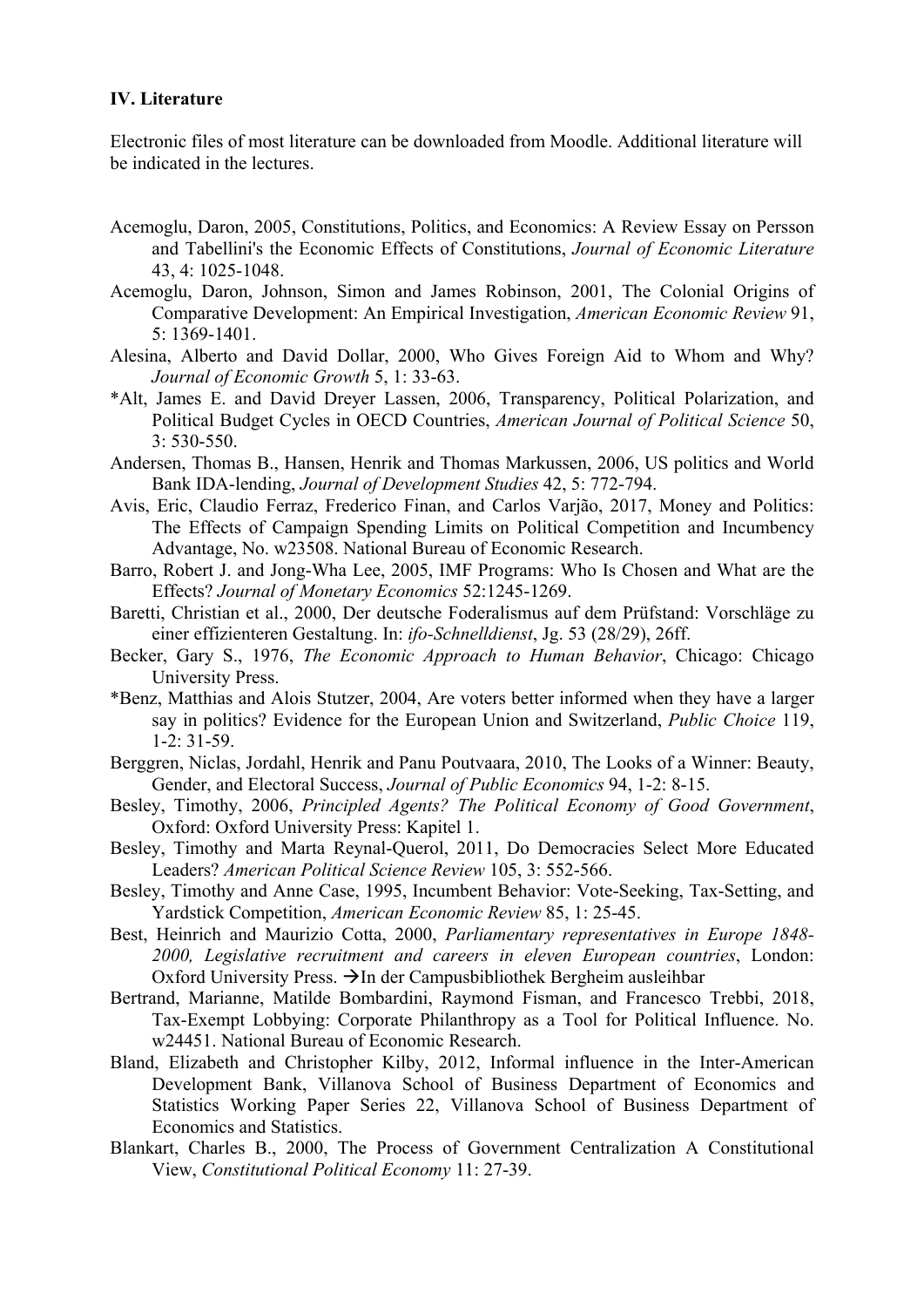- Brender, Adi and Allan Drazen, 2005, Political Budget Cycles in New Versus Established Democracies, *Journal of Monetary Economics* 52, 7: 1271-1295.
- \*Brender, Adi and Allan Drazen, 2008, How Do Budget Deficits and Economic Growth Affect Reelection Prospects? Evidence from a Large Panel of Countries, *American Economic Review* 98, 5: 2203-2220.
- Buchanan, James and Gordon Tullock, 1965, *Calculus of Consent*, Ann Arbor: University of Michigan Press.
- Buchanan, James and W. Craig Stubblebine, 1962, Externality, *Economica*, New Series 29, 116: 371-384.
- Burnside, Craig and David Dollar, 2000, Aid, Policies and Growth, *American Economic Review* 90, 4: 847-868.
- Dal Bó, Ernesto, Frederico Finan, Olle Folke, Torsten Persson, and Johanna Rickne, 2017, Who Becomes a Politician? *The Quarterly Journal of Economics* 132, no. 4: 1877-1914.
- Dal Bó, Ernesto, Pedro Dal Bó, and Erik Eyster, 2018, The Demand for Bad Policy When Voters Underappreciate Equilibrium Effects, *The Review of Economic Studies* 85, no. 2: 964-998.
- Djankov, Simeon et al., 2003, Who Owns the Media? *Journal of Law and Economics* 46, 2: 341-81.
- Dreher, Axel, Méon, Pierre-Guillaume and Friedrich Schneider, 2014, The devil is in the shadow. Do institutions affect income and productivity or only official income and official productivity? *Public Choice* 158: 121-141.
- \*Dreher, Axel, Eichenauer, Vera and Kai Gehring, 2018, Geopolitics, Aid and Growth: The Impact of UN Security Council Membership on the Effectiveness of Aid, *World Bank Economic Review* 32: 268-286.
- \*Dreher, Axel, Andreas Fuchs, Roland Hodler, Bradley C. Parks, Paul A. Raschky, Michael J. Tierney, 2019a, African Leaders and the Geography of China's Foreign Assistance, *Journal of Development Economics* 140: 44-71.
- \*Dreher, Axel and Martin Gassebner, 2013, Greasing the wheels of entrepreneurship? The impact of regulations and corruption on firm entry, *Public Choice* 155: 413-432.
- \*Dreher, Axel, Klasen, Stephan, Vreeland, James and Eric Werker, 2013, The costs of favoritism: Is politically-driven aid less effective? *Economic Development and Cultural Change* 62: 157-191.
- Dreher, Axel, Schmaljohann, Maya and Peter Nunnenkamp, 2015, The Allocation of German Aid: Self-interest and Government Ideology, *Economics & Politics* 27: 160-184.
- \*Dreher, Axel and Alexandra Rudolph, 2011, Korruption und Schattenwirtschaft: die Bedeutung guter Regeln, in T. Theurl (ed.), Gute Regeln oder Wirtschaftslenkung? Europas neue Herausforderungen, 181-212, Berlin: Duncker & Humblot.
- Dreher, Axel and Justina A.V. Fischer, 2010, Government decentralization as a disincentive for transnational terror? An empirical analysis, *International Economic Review* 51, 4: 981-1002.
- Dreher, Axel and Friedrich Schneider, 2010, Corruption and the Shadow Economy: An Empirical Analysis, *Public Choice* 144: 215-238.
- \*Dreher, Axel, Lamla, Michael, Lein, Sarah and Frank Somogyi, 2009a, The impact of political leaders' profession and education on reforms, *Journal of Comparative Economics* 37, 1: 169-193.
- Dreher, Axel, Valentin Lang, Katharina Richert, 2019b, The Political Economy of International Finance Corporation Lending, *Journal of Development Economics* 140: 242-254.
- \*Dreher, Axel, Jan-Egbert Sturm and James Vreeland, 2009b, Global Horse Trading: IMF loans for votes in the United Nations Security Council, *European Economic Review* 53: 742-757.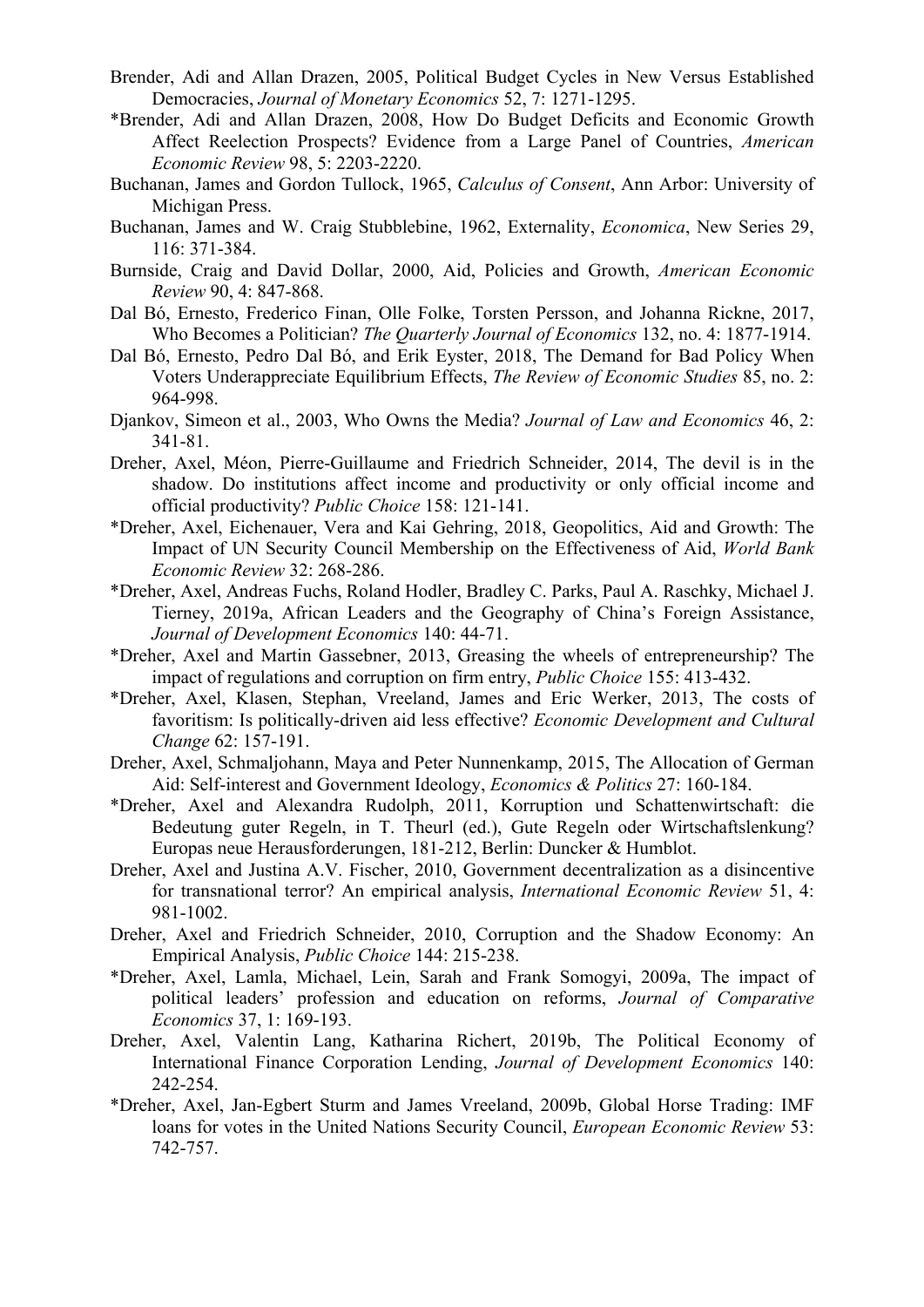- \*Dreher, Axel, Sturm, Jan-Egbert and James Vreeland, 2009c, Development Aid and International Politics: Does Membership on the UN Security Council Influence World Bank Decisions? *Journal of Development Economics* 88: 1-18.
- Dreher, Axel and Nathan Jensen, 2007, Independent Actor or Agent? An Empirical Analysis of the Impact of US Interests on IMF Conditions, *Journal of Law and Economics* 50, 1: 105-124.
- Dreher, Axel, 2004, The Influence of IMF Programs on the Re-election of Debtor Governments, *Economics & Politics* 16, 1: 53-75.
- Dreher, Axel and Roland Vaubel, 2004, Do IMF and IBRD cause moral hazard and political business cycles? Evidence from panel data, *Open Economies Review* 15, 1: 5-22.
- Faini, Riccardo and Enzo Grilli, 2004, Who Runs the IFIs?, CEPR Discussion Papers 4666.
- Fleck, Robert K. and Christopher Kilby, 2006, How Do Political Changes Influence US Bilateral Aid Allocations? Evidence from Panel Data, *Review of Development Economics*, Wiley Blackwell 10, 2: 210-223.
- Fratianni, Michele and John Pattison, 2005, Who Is Running the IMF: Critical Shareholders or the Staff?, *Multidisciplinary Economics*. Springer US, 279-292.
- \*Frey, Bruno S., 1982, Wohlfahrtsökonomik III: Wahlverfahren, in: Willi Albers et al. (Hg.), *Handwörterbuch der Wirtschaftswissenschaft*, Band 9, Fischer u.a.: Stuttgart, 494-502.
- Frey, Bruno S., 1990, *Ökonomie ist Sozialwissenschaft*. München: Vahlen.
- Frey, Bruno S., 2001, A Utopia? Government without Territorial Monopoly, *Journal of Institutional and Theoretical Economics* 157, 1: 162-75.
- Frey, Bruno S., Benz, Matthias and Alois Stutzer, 2004, Introducing Procedural Utility: Not Only What, but Also How Matters, *Journal of Institutional and Theoretical Economics* 160, 3: 377-401.
- Frey, Bruno S. und Simon Luechinger, 2004, Decentralization as a Disincentive for Terror, *European Journal of Political Economy* 20, 509–15.
- \*Frey, Bruno S. and Reiner Eichenberger, 2001, A Proposal for a Dynamic Federalism: FOCJ. In: Ram Mudambi, Pietro Navarra and Giuseppe Sobbrio (eds), *Rules and Reason*, Cambridge: Cambridge University Press: 237-257.
- Frey, Bruno S. and Friedrich Schneider, 1986, Competing Models of International Lending Activity, *Journal of Development Economics* 20, 3: 225-245.
- \*Frey, Bruno S. and Alois Stutzer, 2000, Happiness, Economy and Institutions, *Economic Journal* 110, 466: 918-938.
- \*Frey, Bruno S. and Alois Stutzer, 2006, Direct Democracy: Designing a Living Constitution. In: Roger D. Congleton and Birgitta Swedenborg (eds), *Democratic Constitutional Design and Public Policy*, Analysis and Evidence. Cambridge: MIT Press.
- Hall, Robert E. and Charles I. Jones, 1999, Why Do Some Countries Produce So Much More Output per Worker than Others? *The Quarterly Journal of Economics* 114, 1: 83-116.
- Hayek, Friedrich A., 1968, The Confusion of Language in Political Thought, The Institute of Economic Affairs.
- Hirschman, Albert O., 1970, Exit, Voice and Loyalty. Responses to Decline in Firms, Organizations and States. Harvard University Press, Cambridge MA.
- Jones, Benjamin F. and Benjamin A. Olken, 2005, Do Leaders Matter? National Leadership and Growth Since World War II, *The Quarterly Journal of Economics* 120, 3: 835-864.
- \*Jordahl, Henrik, 2006, An Economic Analysis of Voting in Sweden, *Public Choice* 127, 3-4: 251-273.
- \*Külp, Bernhard, 1982, Wohlfahrtsökonomik I: Grundlagen, in: Willi Albers et al. (Hg.), *Handwörterbuch der Wirtschaftswissenschaft*, Band 9, Fischer u.a.: Stuttgart, 469-486.
- Kunicova, Jana and Susan Rose-Ackerman, 2005, Electoral Rules and Constitutional Structures as Constraints on Corruption, *British Journal of Political Science* 35: 573- 606.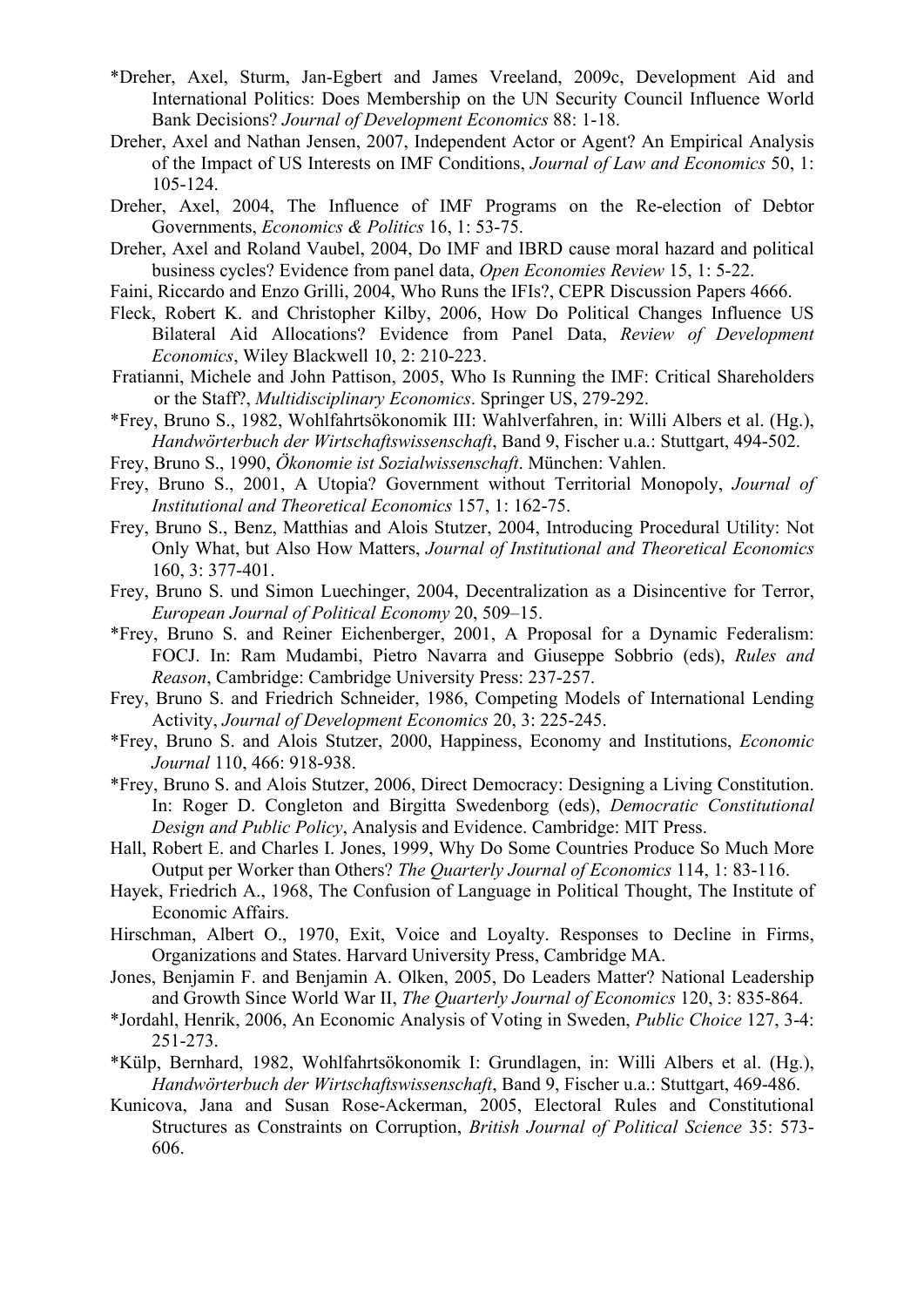- \*Kuziemko, Ilyana and Eric Werker, 2006, How much is a Seat on the Security Council Worth? Foreign Aid and Bribery at the United Nations, *Journal of Political Economy* 114, 5: 905-930.
- Levitt, Steven D. und John A. List, 2007, What Do Laboratory Experiments Tell Us About the Real World? *Journal of Economic Perspectives* 21, 2: 153-174.
- Lewis-Beck, Michael S. and Martin Paldam, 2000, Economic Voting: An Introduction, *Electoral Studies* 19, 2-3: 113-121.
- Lim, Daniel Y. M and James R. Vreeland, 2013, Regional Organizations and International Politics: Japanese Influence over the Asian Development Bank and the UN Security Council, *World Politics,* 65 1: 34-72.
- \*Luechinger, Simon and Christoph Moser, 2014, The Value of the Revolving Door: Political Appointees and the Stock Market, *Journal of Public Economics* 119: 93-107.
- Luhmann, Niklas and Renate Mayntz, 1973, Personal im öffentlichen Dienst Eintritt und Karrieren, Baden-Baden: Nomos.
- \*Matsusaka, John G., 2005, Direct Democracy Works, *Journal of Economic Perspectives* 19, 2: 185-206.
- Mauro, Paolo, 1995, Corruption and Growth, *The Quarterly Journal of Economics* 110, 3: 681-712.
- McMillan, John and Pablo Zoido, 2004, How to Subvert Democracy: Montesinos in Peru, *Journal of Economic Perspectives* 18, 4: 69-92.
- Mulligan, Casey B. et al., 2004, Do Democracies Have Different Public Policies than Nondemocracies? *Journal of Economic Perspectives* 18, 1: 51-74.
- New York Times, Trading Votes for Pork Across the House Aisle, October 2, 2006.
- Hayek, William A., 1971, *Bureaucracy and Representative Government*, Chicago: Aldine-Atherton.
- Nordhaus, William D., 1975, The Political Business Cycle, *Review of Economic Studies* 42: 169-190.
- Norris, Pippa, 1997, Passages to power, Legislative recruitment in advanced democracies, Cambridge University Press.
- \*Oates, Wallace E., 2005, Toward a Second-Generation Theory of Fiscal Federalism, *International Tax and Public Finance* 12, 4: 349-373.
- Oatley, Thomas and Jason Yackee, 2004, American Interests and IMF Lending, *International Politics* 41: 415-429.
- Olson, Mancur, 1965, *The Logic of Collective Action: Public Goods and the Theory of Groups*, Cambridge, MA: Harvard University Press.
- Ostrom, Elinor, 1990, *Governing the Commons: The Evolution of Institutions for Collective Action*, 2nd print. Cambridge: Cambridge University Press.
- Ostrom, Elinor, 1998, A Behavioral Approach to the Rational Choice Theory of Collective Action, *American Political Science Review* 92, 1: 1-22.
- Peltzman, Sam, 1976, Toward a more general theory of regulation, *Journal of Law and Economics* 19: 211-240.
- Persson, Torsten and Guido Tabellini, 2000, *Political Economics: Explaining Economic Policy*, Cambridge, MA: MIT Press.
- Persson, Torsten and Guido Tabellini, 2003, *The Economic Effects of Constitutions*, London: MIT Press.
- \*Persson, Torsten and Guido Tabellini, 2004, Constitutions and Economic Policy, *Journal of Economic Perspectives* 18, 1: 75-98.
- \*Persson, Torsten, Tabellini, Guido and Francesco Trebbi, 2003, Electoral Rules and Corruption, *Journal of the European Economic Association* 1, 4: 958-989.
- \*Pommerehne, Werner W., 1978, Institutional approaches to public expenditure: Empirical evidence from Swiss municipalities, *Journal of Public Economics* 9, 2: 255-280.
- Rajan, R. G. and A. Subramanian, 2008, Aid and growth: What does the cross-country evidence really show?, *Review of Economics and Statistics* 90, 4: 643-665.